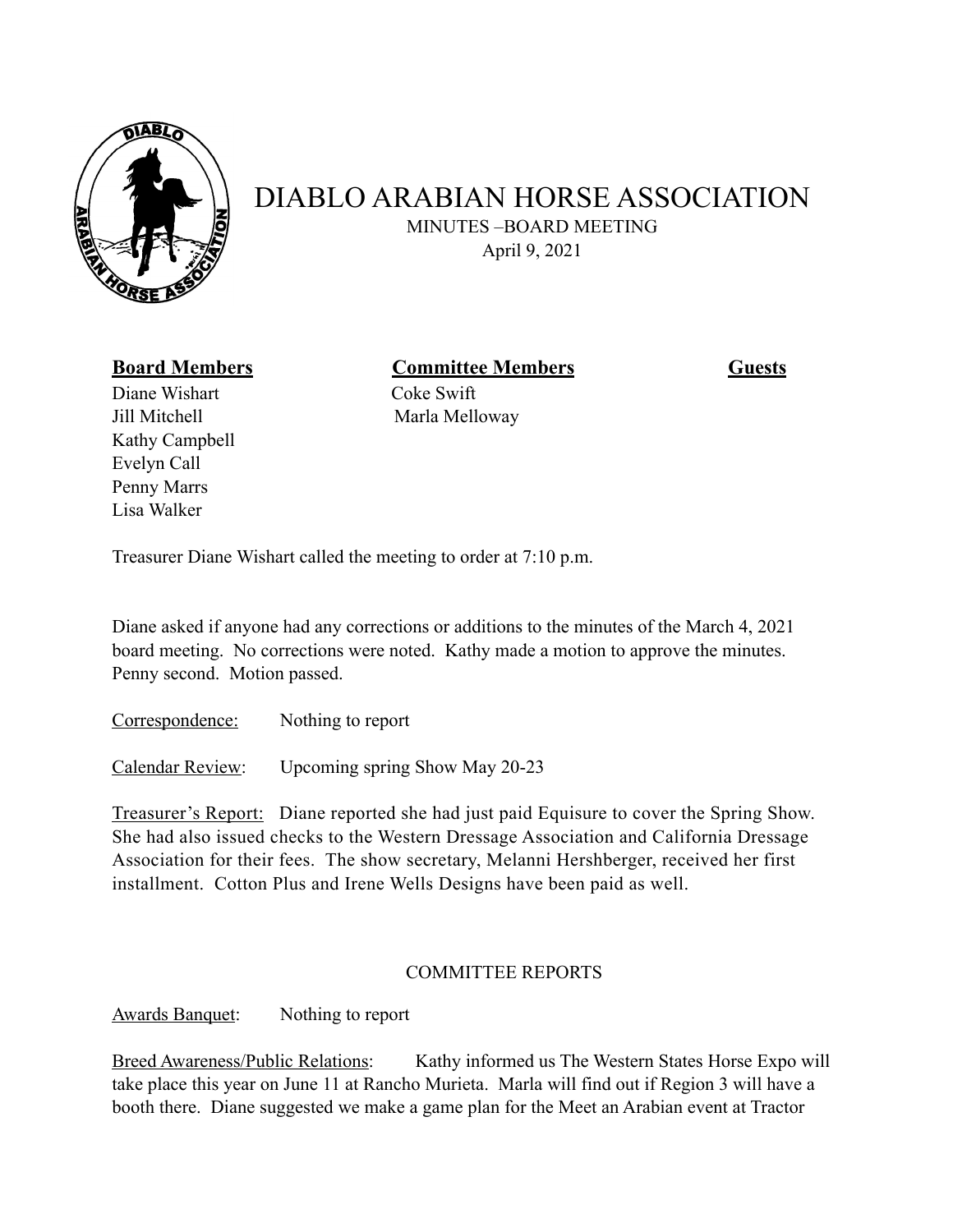Supply in June. It would take place in September. Penny informed us California is due to open up June 15, provided enough vaccines have been given.

| Convention:                           | Delegates have been already been picked |
|---------------------------------------|-----------------------------------------|
| <b>Family Outreach:</b>               | Nothing to report.                      |
| High Point Program: Nothing yo report |                                         |

Horse Shows: Coke reported the show Premium was done. She will mail a copy to Marla Melloway, Kathy Campbell, Penny Marrs, Dorothy Burt and anyone else who requests one. Entries have already started coming in. RV's have been rented and spaces saved for the show staff. Bill has walkie talkies we can use for \$125, providing us a big savings. The dressage judge won't drive, so needs to be picked up at the Sacramento Airport. Penny offered to do this, as she will be her scribe. They can get to know one another ahead of time. Her flight leaves at 1:50 on Sunday, requiring Dressage to be done by 12:00. Starting time will be 7:30 am for those classes. Liability issues for driving need to be addressed. Coke told us entries were down, overall, at the recent Tehachapi show; about 160 entries. However, Dressage and Sport Horse were up.

Jill will put together a memorial message for Mike McDaniels, to be posted on our social media platforms. Arturo Saldana offered to have a belt buckle made, honoring Mike. This could become a perpetual prize given out at DAHAs Spring Show. A committee consisting of Jill Mitchell, Gretchen McDaniels and Arturo Saldana plan to meet on Thursday April 8, to discuss the criteria for winning this buckle.

## Membership: Nothing to report

Newsletter/Social Media/Website: A 2nd E-blast about the spring Show will be sent out. The AHA site has been down again, since Thursday, due to a second hacking incident. Diane informed us that our DAHA credit card had been hacked and used in Illinois. She contacted Wells Fargo . The problem was taken care of and charges reversed. Coke mentioned she had a lot of old show programs and memorabilia from the club. A discussion ensued about posting an item, each month, on our Facebook page, website and in the newsletter. This was generally agreed upon to be a fun addition, and would provide a historical glimpse into DAHAs past. Anyone with historical items is encouraged to pass them on to Denise Lanzini for posting.

Racing: Evelyn Call reported her (famous) race mare, Dream Pearl, owned in partnership with Dorothy Burt, Cory Soltau and Terri Eaton, is due to foal soon, by surrogate, of course. Pearl is getting ready for another year of racing. At 10 years old, Evelyn says they will let Pearl race as long as she still wants to.

Two and three year olds are going into race training now. Horses will be at Pleasanton in 4-5 weeks.